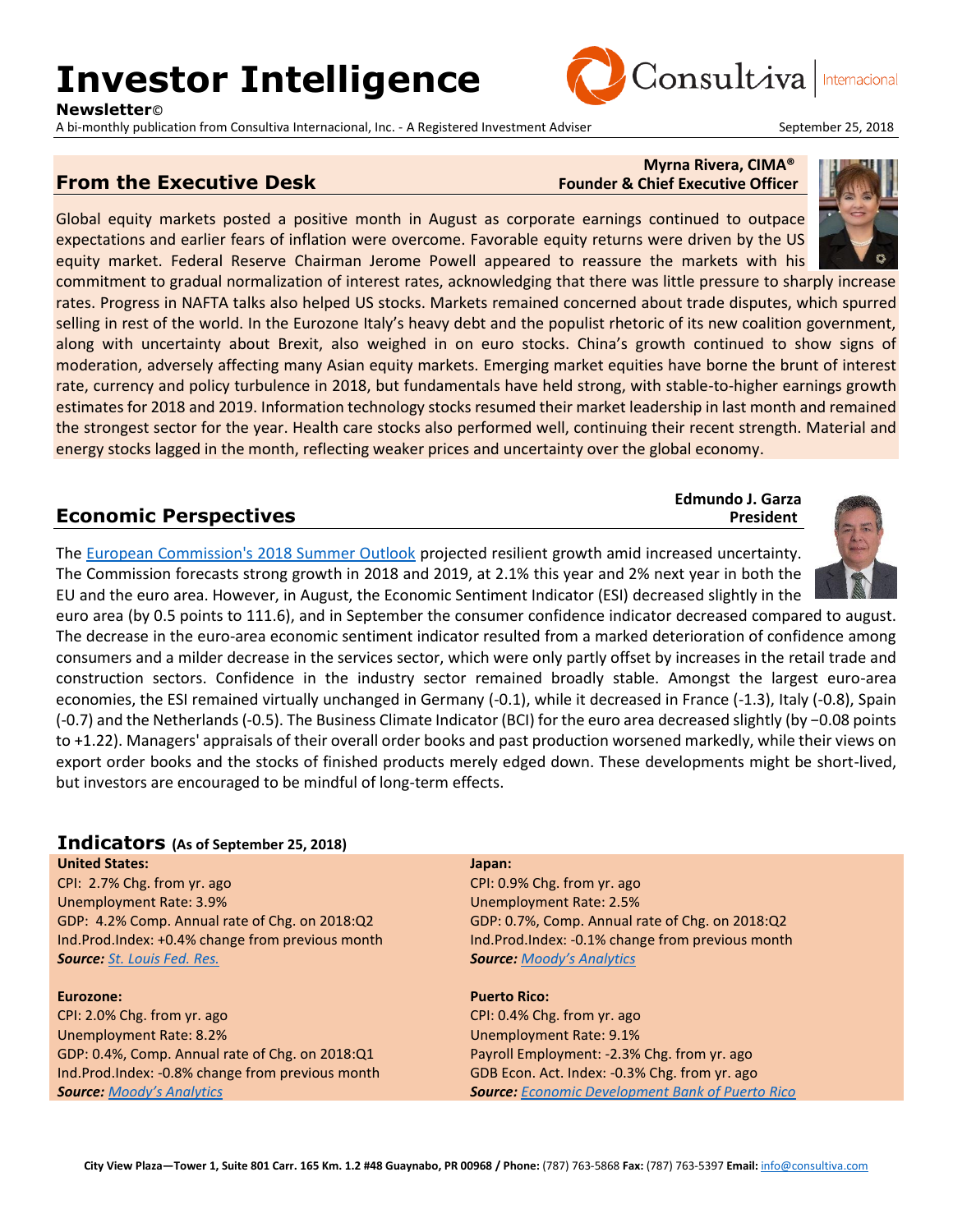### **Evangeline Dávila, CIMA® Market Recap Chief Research & Investment Officer**



**Stocks:** Domestic equity returns continued to dominate the headlines and financial market returns in August. The S&P 500 return of 3.26% helped produce a 6.74% 3rd quarter to date return. The current fundamentals are positive. Strong GDP growth translated into record sales, earnings and margins. Non US equity markets fell in August as both developed and emerging markets posted

negative returns in August, and for the 3Q to date. The stronger US dollar, trade concerns, and individual country crisis (i.e. Turkey, South Africa, China, and Italy) led global investors to shift assets into the US.

**Bonds:** The Federal Reserve kept interest rates unchanged in August. The market bid down the yield on the 10 Year Treasury to 2.86% from 2.96% at the, end of July, but above the year end 2017 yield of 2.41%.

**Alternatives:** The dollar index (a measure of value of the United States dollar relative to a basket of developed market currencies) reached a high of 96.845 in mid-August. The inverse correlation between precious metals and the U.S. currency weighed on many raw material prices as metals moved lower, with gold and palladium falling to new lows for 2018 and silver falling to its lowest price since 2016. Copper, plunged from a high of more than \$3.30 in early June to lows of \$2.5520 per pound in mid-August.

### **Eileen Rivera, CFA® The Advisor's Corner** *Due Diligence Officer* **& Managing Director**



Undoubtedly, 2017 was an extraordinary year in the global capital markets. Almost every asset class, except a small minority (such as energy), had high single-or-double-digit returns. To date, 2018 has proven to be a year where the synchronization of global capital market returns has come unhinged. As shown in the tables below, as of September 17, 2018, non-US developed countries and emerging markets are

struggling and delivering negative returns. On the other hand, US equity markets are performing strongly, led by small capitalization stocks and the technology and consumer discretionary sectors. In the fixed income markets, most global sectors have negative performance (with the notable exception of US high-yield bonds). Emerging market bonds are not faring well, with a -4.2% return year-to-date.

### Global snapshot

Weekly and 12-month performance of selected assets

| <b>Equities</b>        | Week    | <b>YTD</b> | 12 Months | Div. Yield | <b>Bonds</b>                 | <b>Week</b> | <b>YTD</b> | 12 Months        | <b>Yield</b> |
|------------------------|---------|------------|-----------|------------|------------------------------|-------------|------------|------------------|--------------|
| <b>U.S. Large Caps</b> | 1.2%    | 8.7%       | 16.4%     | 1.9%       | <b>U.S. Treasuries</b>       | $-0.2%$     | $-1.5%$    | $-2.0\%$         | 3.0%         |
| <b>U.S. Small Caps</b> | 0.5%    | 13.1%      | 22.4%     | $1.2\%$    | U.S. TIPS                    | $-0.3%$     | $-0.7%$    | $-0.2\%$         | 3.1%         |
| Non-U.S. World         | 1.4%    | $-5.0\%$   | $0.1\%$   | 3.3%       | <b>U.S. Investment Grade</b> | 0.1%        | $-2.4%$    | $-1.1\%$         | 4.1%         |
| Non-U.S. Developed     | 1.8%    | $-3.4%$    | 1.7%      | 3.4%       | U.S. High Yield              | 0.5%        | 2.3%       | 3.3%             | 6.2%         |
| Japan                  | 1.9%    | $-2.6%$    | 7.1%      | 2.3%       | <b>U.S. Municipals</b>       | $-0.2%$     | $-0.2%$    | $0.0\%$          | 2.8%         |
| <b>Emerging</b>        | 0.6%    | $-9.5%$    | $-4.3%$   | 2.9%       | Non-U.S. Developed           | 0.1%        | $-2.3%$    | $-1.8%$          | 1.0%         |
| Asia ex-Japan          | $0.8\%$ | $-7.3\%$   | $-1.0\%$  | 2.7%       | <b>EM \$ Bonds</b>           | $0.6\%$     | $-4.2\%$   | $-3.5\%$         | 6.6%         |
| <b>Commodities</b>     | Week    | <b>YTD</b> | 12 Months | Level      | <b>Currencies</b>            | Week        | <b>YTD</b> | <b>12 Months</b> | Level        |
| <b>Brent Crude Oil</b> | 1.6%    | 16.8%      | 40.8%     | \$78.09    | Euro/USD                     | 0.6%        | $-3.2\%$   | $-2.5%$          | 1.16         |
| Gold                   | $-0.2%$ | $-8.3%$    | $-10.1%$  | \$1,195    | <b>USD/Yen</b>               | 1.0%        | $-0.6%$    | 1.7%             | 112.06       |
| Copper                 | $0.7\%$ | $-17.6%$   | $-8.1%$   | \$5.973    | <b>Pound/USD</b>             | 1.1%        | $-3.3%$    | $-2.5%$          | 1.31         |

 *Source: Blackrock Investment Institute Weekly Commentary, September 17, 2018*